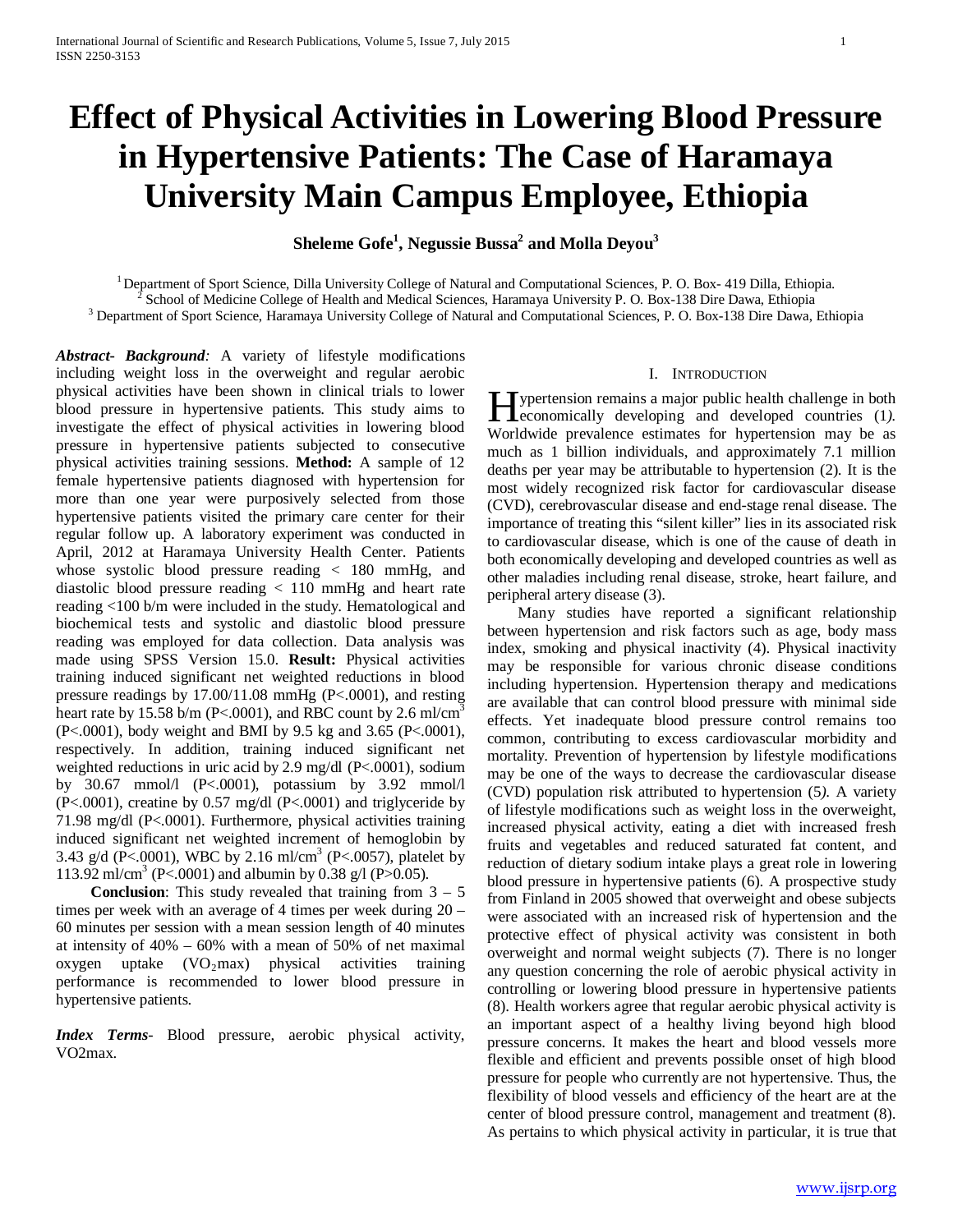not all types of physical activities are beneficial to lower blood pressure. Hypertensive patients need to focus on particular activities that benefit the heart and blood vessels. However, aerobic physical activities are what are recommended for hypertensive patients (9)*.* At the present time, most hypertensive patients are laden with overweight because of physical inactivity. Having overweight body particularly causes strain on an individual's heart which has the net effect of raising blood pressure. It therefore, follows that losing weight will lower blood pressure for people who are already hypertensive and prevents possible onset of high blood pressure for people who currently are not hypertensive (10)*.* The main aim of this study was to determine the effect of physical activities in lowering blood pressure in hypertensive patients subjected to consecutive physical activities training sessions*.*

## II. METHODS

 A laboratory experiment was conducted in April, 2012 at Haramaya University Health Center to investigate the effect of physical activities in lowering blood pressure in hypertensive patients subjected to consecutive aerobic physical activities training sessions. A sample of 12 female hypertensive patients were selected using purposive technique from those hypertensive patients visited the primary care center for their regular follow up. A laboratory experiment for hematological and biochemical tests and systolic and diastolic blood pressure and heart rate reading was employed for data collection*.* The physical activities mode for the treatment of hypertension was cardiovascular mode, for duration length of 20 - 60 minutes, frequency of 3 - 5 days per week, at intensity of 40 - 60% of net maximal oxygen uptake physical activity performance  $(VO_2$ max). Data analysis was made using SPSS Version 15.0. Ethical clearance was approved by Haramaya University Ethical Board. Client consent was taken and confidentiality was maintained.

# III. OPERATIONAL DEFINITION

• **Blood pressure**: refers to the force exerted on the wall of the blood vessels by the blood as a result of contraction of the heart (systole) or relaxation of the heart (diastole).

- **Aerobic physical activity**: an activity performed by using oxygen.
- **VO<sub>2</sub>max**: the largest amount of oxygen an individual use during physical activities.

#### IV. RESULT

 A total of 12 female hypertensive patient of Haramaya University were participated. The response rate was 100%. Age of the study samples ranges from 45 to 60 years. All of the study samples were married 12 (100%). Physical activities training induced significant net weighted reductions in blood pressure readings by 17.00/11.08 mmHg (P<.0001), and resting heart rate by 15.58 b/m (P<.0001).

 The results of the current study revealed that, participation of regular aerobic physical activities training resulted in weighted net decrease of body weight by 9.5 kg and body mass index (BMI) by 3.65 which had a major contribution in lowering blood pressure in hypertensive patients. Similarly, systolic, diastolic and heart rate readings resulted in average net reduction by 17.00 mmHg, 11.08 mmHg, and 16.58 b/m, respectively.

 Furthermore, the results obtained clearly indicated that participation of moderate to high intensity (40% - 60% of net maximal oxygen uptake physical activity performance  $(VO_2 \text{max})$ with a mean of 50%  $VO<sub>2</sub>$  max, frequency ranged from 3 – 5 times per week with an average of 4 times per week and duration per session varied from  $20 - 60$  minutes with a mean session length of 40 minutes) of regular aerobic physical activity training resulted in weighted net reduction of red blood cells (RBC) by 2.6 ml/cm<sup>3</sup>, uric acid by 2.9 mg/dl, sodium by 30.67 mmol/l, potassium by 3.92mmol/l, Creatine by 0.57 mg/dl, triglyceride by 71.98 mg/dl, and weighted net increment of white blood cells (WBC) by 2.16 ml/cm<sup>3</sup>, platelet by 113.92 ml/cm<sup>3</sup> and hemoglobin by 3.43 g/d and no significance difference  $(P>0.05)$ was observed on the level of albumin. The patient's hemoglobin count was significantly increased by 3.43 g/d (25.13%) within population normative range  $(12 - 17.4 \text{ g/d})$  throughout the whole study period. The patient's platelet count was significantly increased by 113.92 ml/cm<sup>3</sup> (44.97%) within population normative  $(150 - 400 \text{ ml/cm}^3)$  throughout the whole study period.

| Parameters   | <b>Experiments</b> |                |       | F Value | $Pr$ > F |
|--------------|--------------------|----------------|-------|---------|----------|
|              | Before             | <b>Between</b> | After |         |          |
| Weight (kg)  | 78.00              | 72.67          | 68.50 | 146.30  | < 0001   |
| Height $(m)$ | .61                | .61            | 1.61  | 6.09    | < 0001   |
| <b>BMI</b>   | 30.31              | 28.24          | 26.65 | 480.12  | < 0001   |

#### **Table 1. Mean effect of physical activities on changes of weight and BMI of hypertensive patients, HU, Eastern Ethiopia, 2012.**

 $HU = Haramaya University$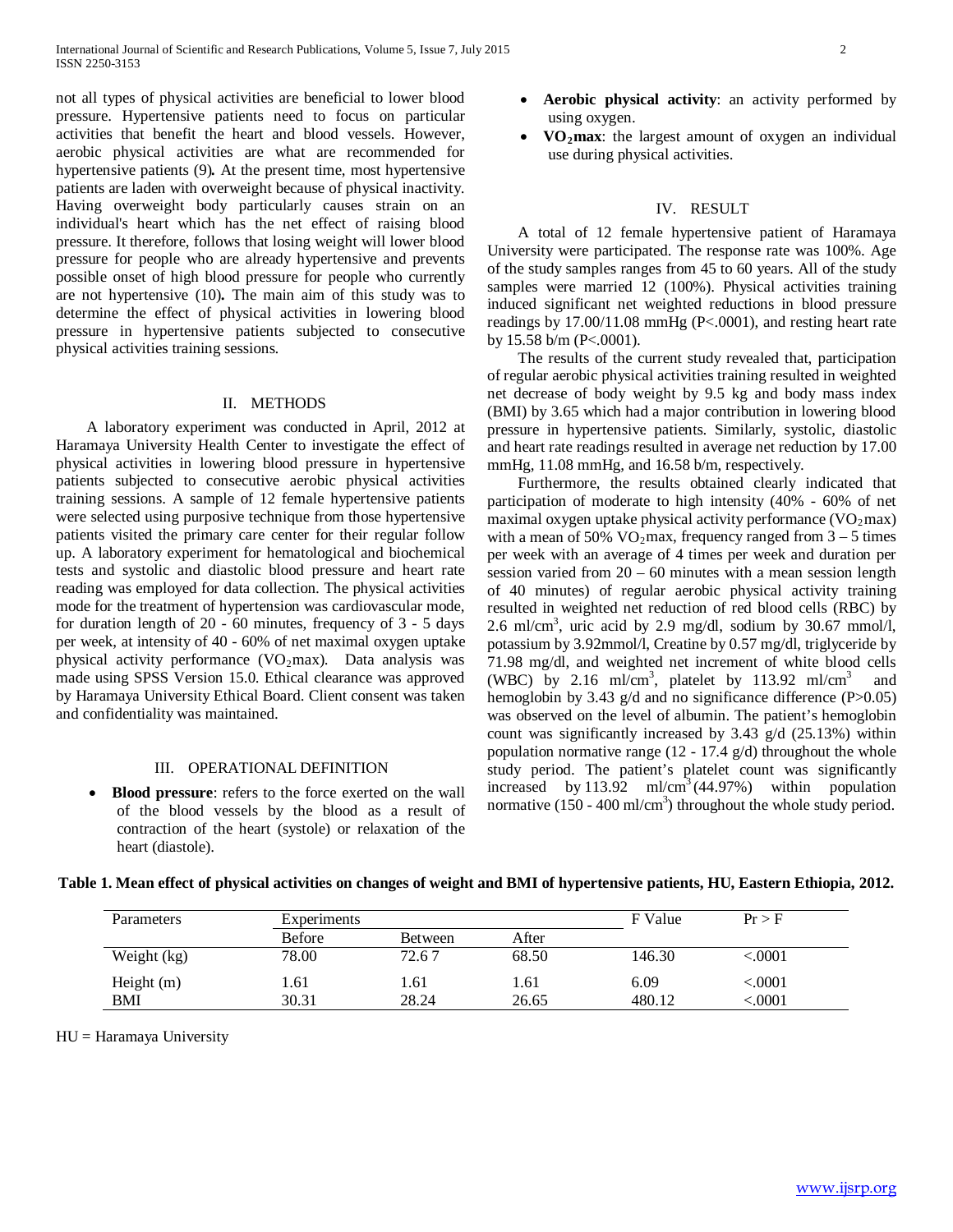| Parameters         | Experiments   |                |               | 3. F Value | 4. $Pr > F$ |
|--------------------|---------------|----------------|---------------|------------|-------------|
|                    | <b>Before</b> | <b>Between</b> | After         |            | 10.         |
| 11. HB $(g/d)$     | 12. 13.65     | 13. 15.89      | 14. 17.08     | 15. 1.90   | 16. 0.0963  |
| 17. RBC $(ml/cm3)$ | 18. 7.07      | 19. 5.19       | 20. 4.47      | 21. 2.05   | 22. 0.0728  |
| 23. WBC $(ml/cm3)$ | 24. 5.76      | 25. 7.27       | 26. 7.92      | 27. 2.08   | 28. 0.0686  |
| 29. Plt $(ml/cm3)$ | 30. 253.33    | 31. 307.83     | 32.<br>367.25 | 33. 1.35   | 34. 0.2640  |

# **Table 2. Mean effect of physical activities on changes of HB, RBC, WBC and platelets of hypertensive patients, HU, Eastern Ethiopia, 2012.**

HU = Haramaya University

# **Table 3. Mean effect of physical activities on changes of blood pressure and heart rate readings of hypertensive patients, HU, Eastern Ethiopia, 2012.**

| Parameters   | Experiments   |                |        | F Value | Pr > F  |
|--------------|---------------|----------------|--------|---------|---------|
|              | <b>Before</b> | <b>Between</b> | After  |         |         |
| $SBP$ (mmHg) | 161.67        | 153.33         | 144.67 | 100.41  | < .0001 |
| $DBP$ (mmHg) | 93.83         | 89.17          | 82.75  | 19.97   | < .0001 |
| HR(b/m)      | 91.00         | 81.58          | 74.42  | 5.43    | 0.0004  |

# HU = Haramaya University

# **Table 4. Mean effect of physical activities on biochemical changes of hypertensive patients, HU, Eastern Ethiopia, 2012.**

| Parameters           | Experiments |         |        | F Value | Pr > F   |
|----------------------|-------------|---------|--------|---------|----------|
|                      | Before      | Between | After  |         |          |
| Uric acid $(mg/dl)$  | 6.28        | 4.83    | 3.38   | 10.31   | < 0.0001 |
| Albumin $(g/l)$      | 39.58       | 38.56   | 39.96  | 1.73    | 0.1320   |
| Sodium<br>(mmol/l)   | 166.76      | 149.78  | 136.09 | 6.23    | 0.0001   |
| Potassium (mmol/l)   | 7.88        | 5.65    | 3.96   | 4.35    | 0.0016   |
| Creatine $(mg/dl)$   | 1.80        | 1.42    | 1.23   | 7.81    | < 0.0001 |
| Triglyceride (mg/dl) | 182.92      | 147.13  | 110.94 | 8.20    | < .0001  |

HU = Haramaya University

# V. DISCUSSION

 The results of this study tend to indicate that regular aerobic physical activities training session significantly reduced the resting heart rate by  $16.58$  b/m (P<0.05) of the patients which is in agreement with research findings reported by Chobanian, et al.**,** 2009 as 15 - 20 b/m (12).

 Systolic blood pressure reading was significantly lowered by 17.00 mmHg (11.75%) and diastolic blood pressure by 11.08 mmHg  $(13.39%)$  (P<0.05) for hypertensive patients throughout the whole physical activities training sessions which is in agreement with research findings reported by Padilla**,** et al, 2005) as 12/10 mmHg blood pressure readings (13) and Hagberg, *et al.*, 2000 as 5 - 25 mmHg for systolic and 3 - 25 mmHg for diastolic blood pressure with the average reduction for hypertensive patients to be 11 mmHg for systolic and 8 mmHg for diastolic blood pressure (8).

 The patient's body mass index decreased by 3.65 (13.73%) throughout the whole study period and the patient's BMI changed from obese to overweight which is in agreement with research findings by Marengo, et al., 2004 (7) reported that systole and diastole reductions could be observed following weight and BMI loss, dietary modification and improvement of cardiovascular endurance, flexibility of joints, strength and efficiency of the heart and increased aerobic physical activities training. The patient's white blood cell (WBC) count was significantly increased by 2.16 ml/cm<sup>3</sup> (37.5%) within population normative  $(4 - 10 \text{ ml/cm}^3)$  throughout aerobic physical activities training sessions which is in agreement with research findings by Seneczko, 2008 (15) reported as regular aerobic physical activities training program enhances an increase of white blood cell count that plays a major role in immune function of hypertensive patients. The patient's hemoglobin count significantly increased by 3.43 g/d (25.13%) within population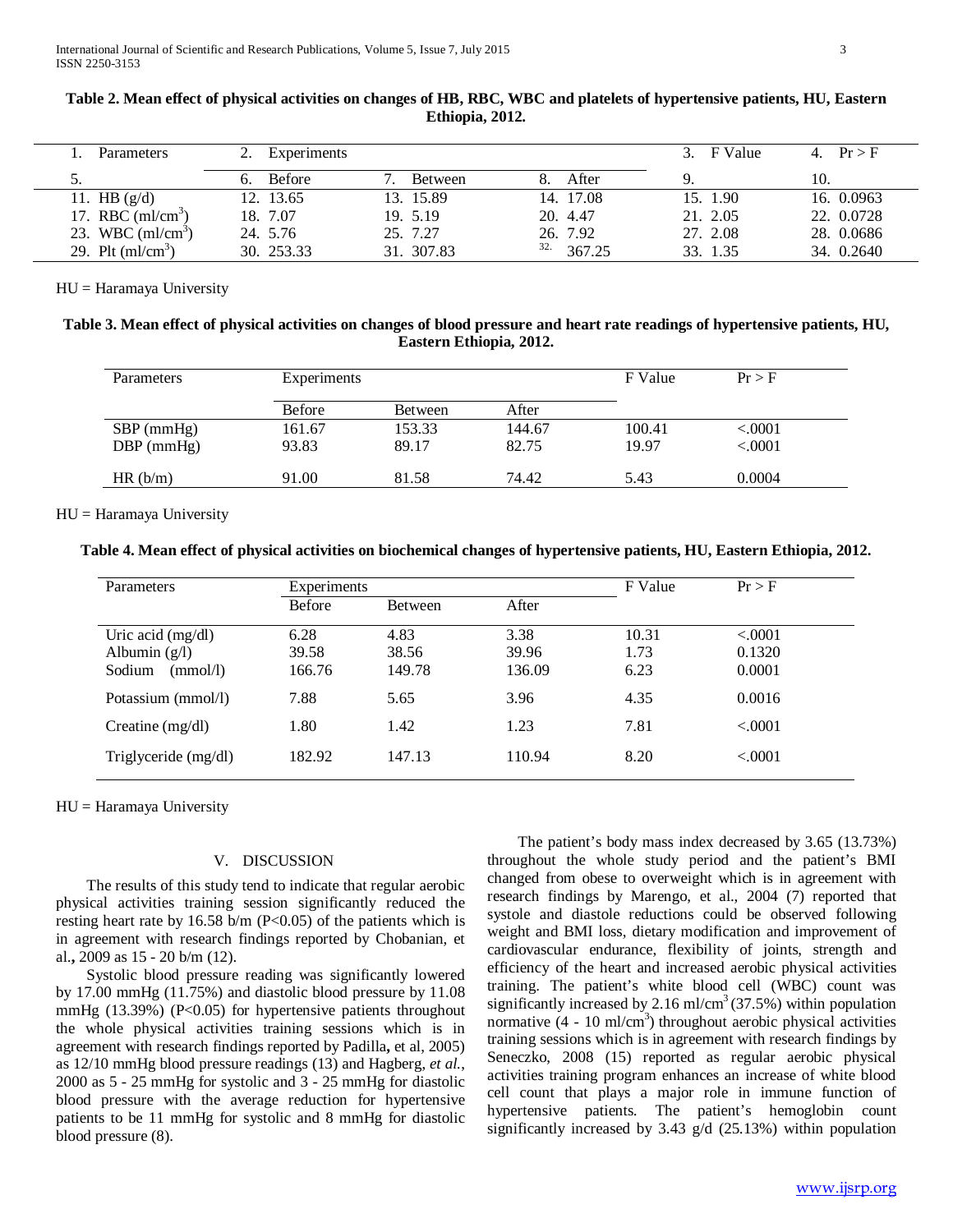normative range  $(12 - 17.4 \text{ g/d})$  throughout the whole study period which is in agreement with research findings by Dickinson*, et al.,* 2006 ( 14) reported as regular aerobic physical activity enhances the amount of hemoglobin count by 1.89 g/d for hypertensive patients.

### VI. CONCLUSION

 The results of the current study revealed that, participation of regular aerobic physical activities training resulted in weighted net decrease of body weight by 9.5 kg and body mass index (BMI) by 3.65 which had a major contribution in lowering blood pressure in hypertensive patients. Similarly, systolic, diastolic and heart rate readings were resulted in weighted net reduction by 17.00 mmHg, 11.08 mmHg, and 16.58 b/m, respectively.

 Furthermore, the results obtained clearly indicated that participation of moderate to high intensity (40% - 60% of net maximal oxygen uptake physical activity performance  $(VO<sub>2</sub>max)$ with a mean of 50%  $VO<sub>2</sub>$  max, frequency ranged from  $3 - 5$  times per week with an average of 4 times per week and duration per session varied from 20 – 60 minutes with a mean session length of 40 minutes) of regular aerobic physical activity training resulted in weighted net reduction of RBC by 2.6 ml/cm<sup>3</sup>, uric acid by 2.9 mg/dl, sodium by 30.67 mmol/l, potassium by 3.92mmol/l, Creatine by 0.57 mg/dl, triglyceride by 71.98 mg/dl, and weighted net increment of WBC by  $2.16 \text{ ml/cm}^3$ , platelet by 113.92 ml/cm<sup>3</sup> and hemoglobin by 3.43 g/d and no significance difference (P>0.05) was observed on the level of albumin.

 To conclude, the present study revealed that training from 3 – 5 times per week with an average of 4 times per week during 20 – 60 minutes per session with a mean session length of 40 minutes at intensity of 40% – 60% with a mean of 50% of net maximal oxygen uptake  $(VO_2$ max) physical activities training performance is recommended to lower blood pressure in hypertensive patients.

#### ACKNOWLEDGMENT

 Authors are grateful to Dilla University for its support. Thanks should be given to participants.

#### **REFERENCES**

- [1] Kearney, P.M., M. Whelton, K. Reynolds, and P.K. Whelton, 2004.Worldwide prevalence of hypertension: a systematic re¬view. Journal of Hypertension. 22 (1): 1 - 9
- [2] World Health Report, 2009. Reducing risks and promot¬ing healthy life. Geneva, Switzerland: World Health Organization, 2002. http://www.who.int/whr/2002.
- [3] American College of Sport Medicine, 2004. Physical activity, physical fitness and hypertension. Medicine Science. 25(10): s - x
- [4] Bocalini, D.S., and A.J. Serra, 2008. Physical activity improves functional capacity and quality of life in patients with hypertension. Annals of Clinical Research. 63: 437 – 442
- [5] Booth, F.W., C.J. Carlson, and M.T.Hamilton, 2005. Modern chronic diseases prevention through exercise. Journal of Applied Physiology. 88  $(2): 774 - 87$
- [6] Leister, L.A., D. Abbott, N.R. Campbell, R. Mendel son, and R.I. Ogilvie , 2009.Lifestyle modifications to prevent & control hypertension. Recommendations on obe¬sity and weight loss. Journal of American College of Medicine.160: S7 - S11
- [7] Marengo, N.C., J. Tuomilehto, T.A. Lakka, A. Nissinen and P. Jousilahti, 2004. Relationship of physical activity and body mass index to the risk of hypertension: prospective study in Finland. Journal of Hypertension. 43 (1): 25 - 30
- [8] Hagberg, J.M., J.J. Park, and M.D. Brown, 2000. The role of physical activity training in the treatment of hypertension. An updates. Sports Medicine. 30 (3): 193 - 206
- [9] Tipton, C.M., 2001. Physical activities training and hypertension. Sport Science Review.12: 254 – 306
- [10] Bray, G.A., 1999. Health hazards of overweight and obesity. Journal of Endocrinology and Metabolism Clinics of North America. 87: 274 – 282
- [11] Bruce, R.A., 2008. Exercise testing of patients with coronary heart disease. Principles and normal standards for evaluation. Annals of Clinic Research. 3: 323 – 332
- [12] Chobanian, A.V., G.L. Bakris, and H.R.Black, 2009. Seventh re¬port of the Joint National Committee on Prevention, Detection, Evaluation, and Treatment of High Blood Pressure. Journal of Hypertension.42 (6): 1206 - 52
- [13] Padilla, J., J.P. Wallace, and S. Park, 2005. Accumulation of physical activity reduces blood pressure in pre- and hypertension. Medicine Science. 37(8):1264-75
- [14] Seneczko, F, 2008.White blood cell count in hypertensive subjects. Acta Physiology Pol. 34: 601 – 610
- [15] Dickinson, H.O., J.M. Mason, and D.J. Nicolson, 2006. Lifestyle in¬terventions to reduce raised blood pressure: a system¬atic review of randomized controlled trials. Journal of Hypertension. 24 (2): 215 - 33.
- [16] Edwards, M. A., 2006. Effect of physical activities on heart rate level of hypertensive patients. Medicine and Science in Sports.6: 14 – 19
- [17] Fagard, R.H., and C.M. Tipton, 2001.Physical activity, fitness and hypertension. Human Kinetics Publishers. 633 – 668
- [18] Fagard, R. H., and V.A. Cornelissen, 2007. Effect of physical activity on blood pressure control in hypertensive patients. European Journal of Cardio. Prev. and Rehab.14: 12-7
- [19] Geleijnse, J. M., F.J. Kokand and D.E. Grobbee, 2003. Blood pressure response to changes in sodium and potassium intake: a meta-regression analysis of randomized trials. Journal of Human Hypertension.17: 471
- [20] Gilders, R.M., C.Voner, and G.A.Dudley, 2006. Endurance training and hypertension. American Journal of Cardiology. 4: 348 – 353
- [21] Halbert, J., C.A. Silages, P.Finucane, P.A. Hamdorf, and G.R. Andrews, 2007. The effectiveness of exercise training in lowering blood pressure: a meta-analysis of randomized controlled trials of 4 weeks. Journal of Human Hypertension.11: 641 – 649
- [22] Halm J, and E. Amoako, 2008. Physical activity Prescription (recommendation) for hypertension management. 18(3): 278 - 82
- [23] Karvonen, M., K. Kentala, and O. Mustala, 1997. The effects of training on heart rate: A longitudinal Study.Annals of Medicine Expert Biol Fen. 35: 307 - 15
- [24] Kenney, L.W., and E.J. Zambraski, 1999.Physical activity in human hypertension: A mechanisms approach. Sports Medicine.1: 459 – 473
- [25] Martin, J.E., and P.M. Dubbert, 2009. The role of exercise in prevention and moderation of blood pressure elevation. Bibl Cardiology. 41:120 - 140
- [26] Posner, J.D., K.M.Gorman, L. Windsor-Landsberg, 2002.Moderate to high intensity physical activity training in healthy older adults: physiological responses after four months. Journal of American Geriatr Soc. 40: 1 – 7
- [27] Roman, O., A.L. Villalon and C. Klenner, 2009.Physical activities training program in arterial hypertension: A log-term prospective follow-up. Cardiology.67: 230 – 243
- [28] Sacks, F.M., L.P. Svetkey and W.M. Vollmer, 2001. Effects on blood pressure of reduced dietary sodium and Dietary Approach to Stop Hypertension (DASH). North England Journal of Medicine. 344 (1): 3 - 10
- [29] Seals, D.R., and J.M. Hagberg, 2005. Effect of physical activities training on hypertension. Medicine Science Sports Exercise.1: 207 – 215
- [30] Vasan, R.S., M.G. Larson, and W.B. Kennel, 2001.Impact of high blood pressure on the risk of cardiovascular disease. North England Journal of Medicine.345:1291 – 1297
- [31] Wallace, J.P., 2003. Physical activity intensity and duration for hypertension. Sports Medicine.33 (8): 585 – 598
- [32] Whelton, P.K., 1999. Elevated systolic blood pressure as a risk factor for cardiovascular and renal disease. Journal of Hypertension.17:S7-S13